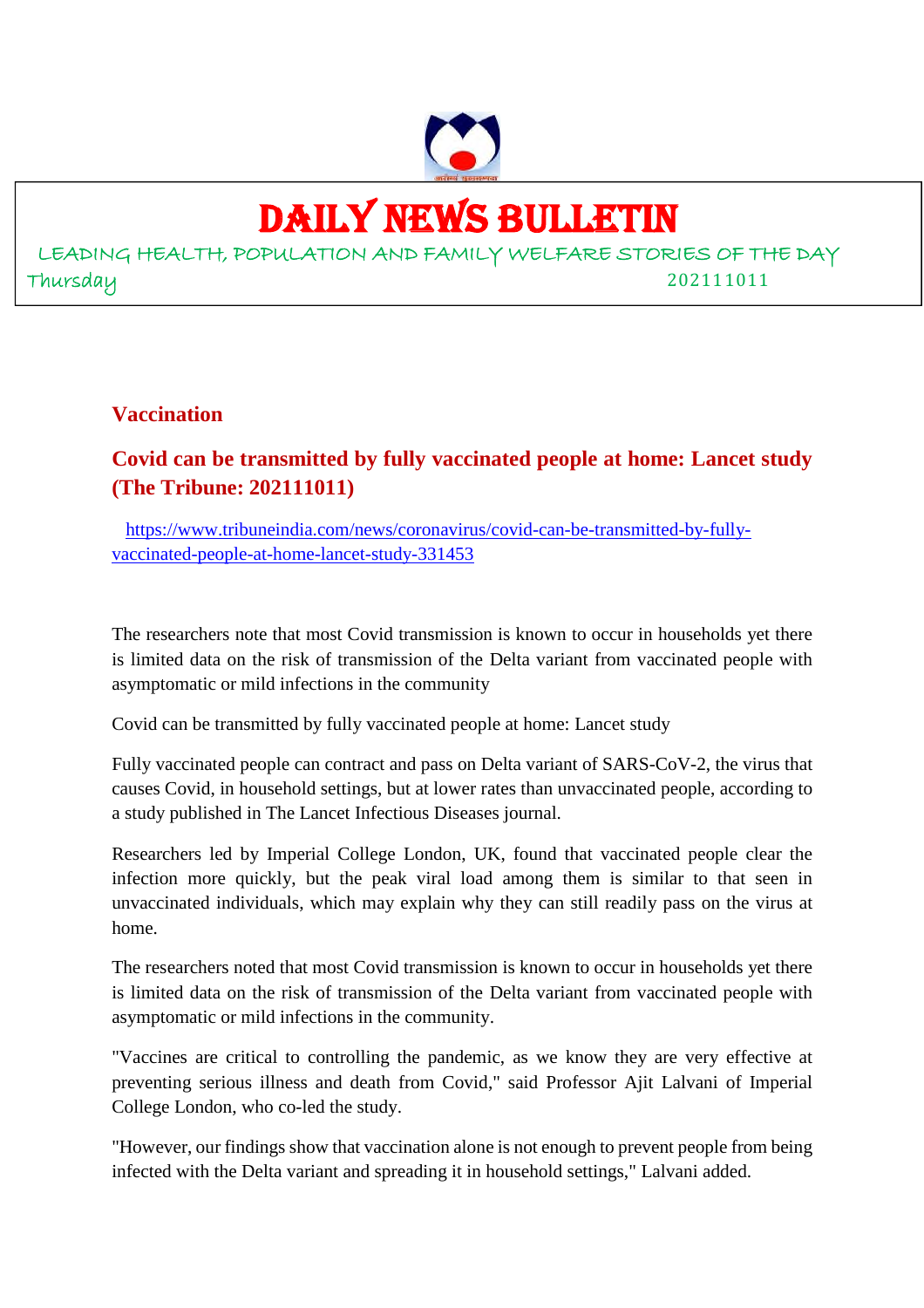The researchers noted that the transmission between vaccinated people makes it essential for unvaccinated people to get immunised to protect themselves from acquiring infection and severe Covid, especially as more people will be spending time inside in close proximity during the winter months.

The study enrolled 621 participants, identified by the UK contact tracing system, between September 2020 and September 2021.

All participants had mild Covid illness or were asymptomatic. They had daily PCR tests to detect infection, regardless of whether or not they had symptoms.

The researchers performed PCR tests on swab samples provided daily by each participant for 14–20 days. Changes over time in viral load -- the amount of virus in a person's nose and throat -- were estimated by modelling PCR data.

A total of 205 household contacts of Delta variant index cases were identified, of whom 53 tested positive for Covid.

Among vaccinated contacts infected with the Delta variant, the median length of time since vaccination was 101 days, compared with 64 days for uninfected contacts, the researchers said.

This suggests that the risk of infection increased within three months of receiving a second vaccine dose, likely due to waning protective immunity, they said. PTI

#### **Covid prevention & cure**

### **WHO okays Covaxin; Merck's anti-viral pill holds promise (The Tribune: 202111011)**

https://www.tribuneindia.com/news/editorials/covid-prevention-cure-334413

INDIA-MADE vaccine Covaxin has, finally, been okayed by the WHO. The UK has cleared the Merck-made anti-viral pill for the treatment of Covid-19. A testimony to the scientists' acumen, the two developments mark the latest significant milestones in the fight against the deadly pandemic. The momentous approvals have been much awaited, for they hold the hope of untangling many a knot besieging the world ever since Covid broke out exactly two years ago — in November 2019 — quickly engulfing the planet and causing unprecedented health and socio-economic upheavals.

As far as prevention goes, Bharat Biotech's Covaxin becoming the seventh vaccine to get WHO recognition for emergency use listing comes as a huge relief as foreign travel curbs on Indians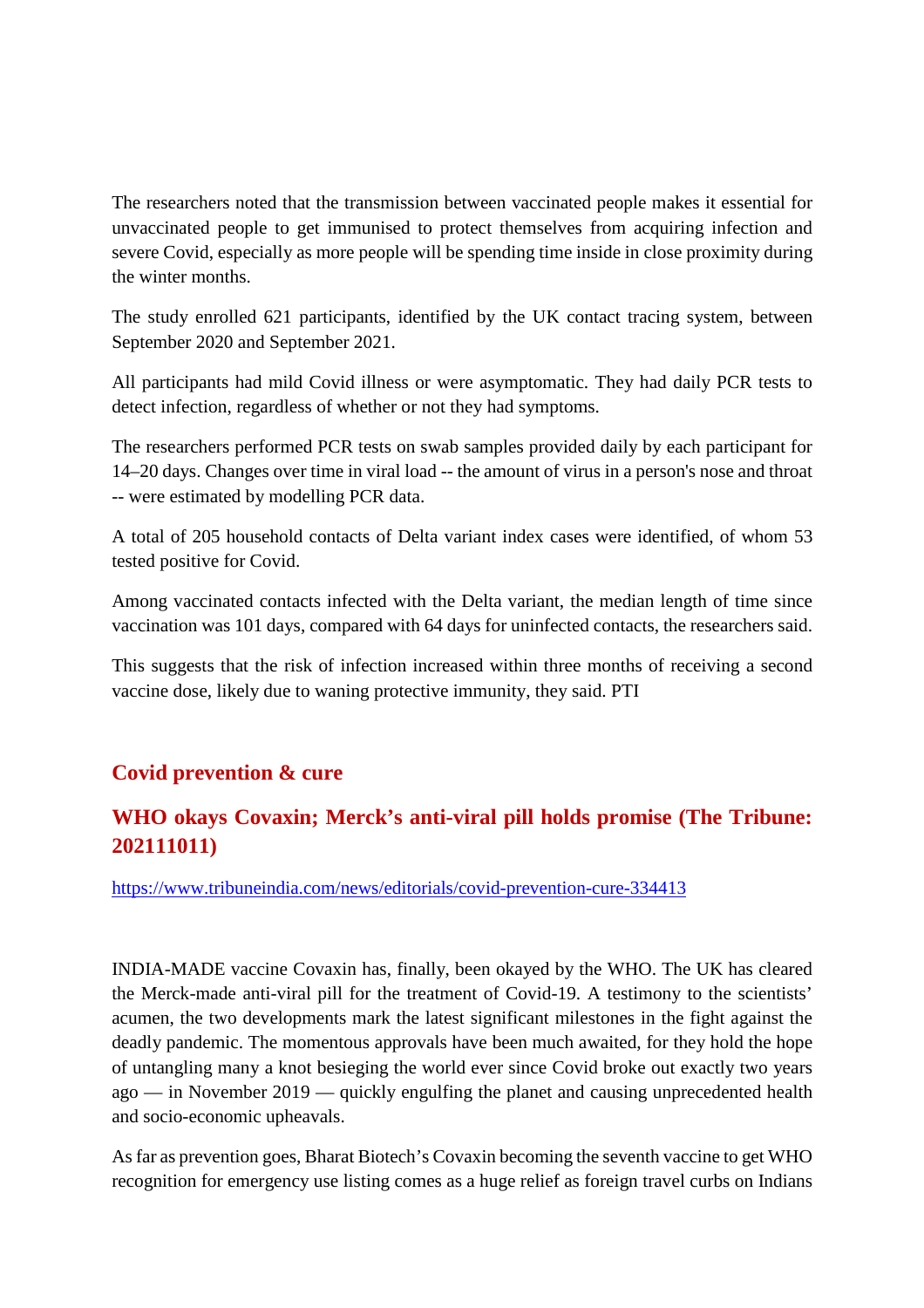injected with its doses (over 120 million shots administered so far) would ease. Notably, no more quarantine upon arrival abroad for them, nor the need for other approved jabs for NRI students to attend offline classes. India gets a proud space among the select few countries making and exporting Covid vaccines as the approval clears the hurdles and scepticism that have beset Bharat Biotech till now. To meet the imminent sharp rise in demand globally, the pharmaceutical major will need to boost production.

Regarding cure, the Covid-weary world would be closely following Britain's use of a drug molnupiravir — to treat adult patients having at least one risk factor for developing severe disease. To be taken at home on the doctor's advice, if the pill succeeds in easing the symptoms and hospitalisation of mild Covid (as trials show), it holds a groundbreaking, easy-on-the-purse promise. More so, since Merck has, commendably, agreed to allow all other firms to make its drug in a bid to enable poorer countries get equal access, even as the rich nations have placed bulk orders. With the wait for vaccination for millions of underprivileged nations being very long, molnupiravir could well be the answer to their ills. Pending review, time will tell if it proves effective or goes the way of some other drugs, like remdesivir, that were eventually taken off the Covid treatment protocol.

#### **Pollution**

#### **Parts of north Delhi among city's most polluted this month: DPCC (Hindustan Times: 202111011)**

https://epaper.hindustantimes.com/Home/ArticleView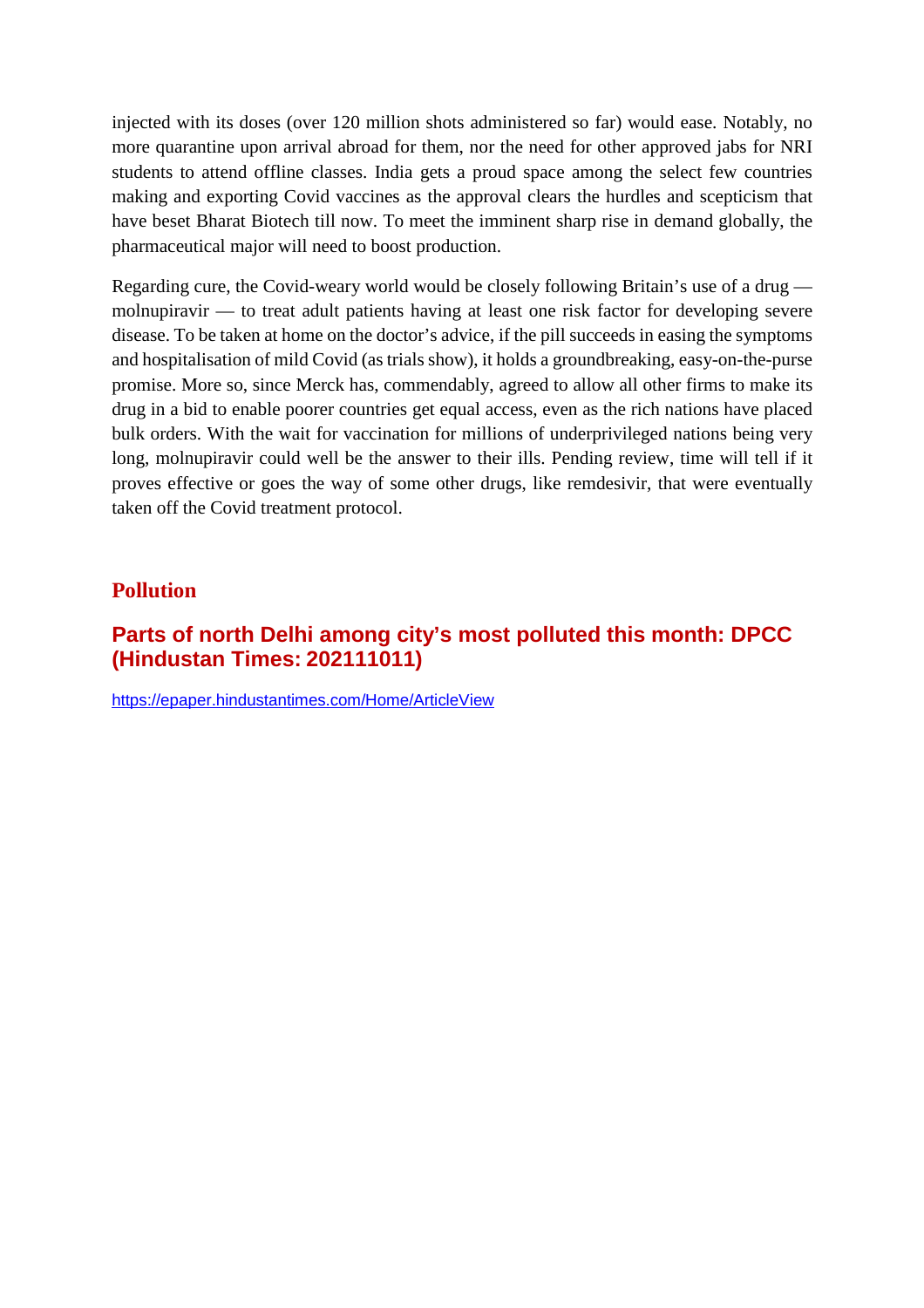

: Jahangirpuri, Wazirpur, Alipur, Bawana and Mundka topped a list of most polluted areas among 39 localities in the national capital where air quality is monitored regularly, according to an analysis by the Delhi Pollution Control Committee (DPCC).

The DPCC marked the 39 localities based on the average AQIs reported at these stations between November 1 and November 8.

To be sure, the air in Delhi has been at its worst in the first week of November this year, breaching levels not seen since January. The city recorded the season's first 'very poor' air day on November 2 — for the first time since June 9 — and its first 'severe' air day on November 5, for the first time since January 19, according to data from the Central Pollution Control Board.

The localities were marked on the basis of the number of 'severe', 'very poor' and 'poor' air days recorded during the first eight days of the month.

Jahangirpuri, Wazirpur and Alipur, all located in north Delhi, recorded five severe air days from November 4 to November 8. Bawana, Mundka, Narela, Sonia Vihar and ITO recorded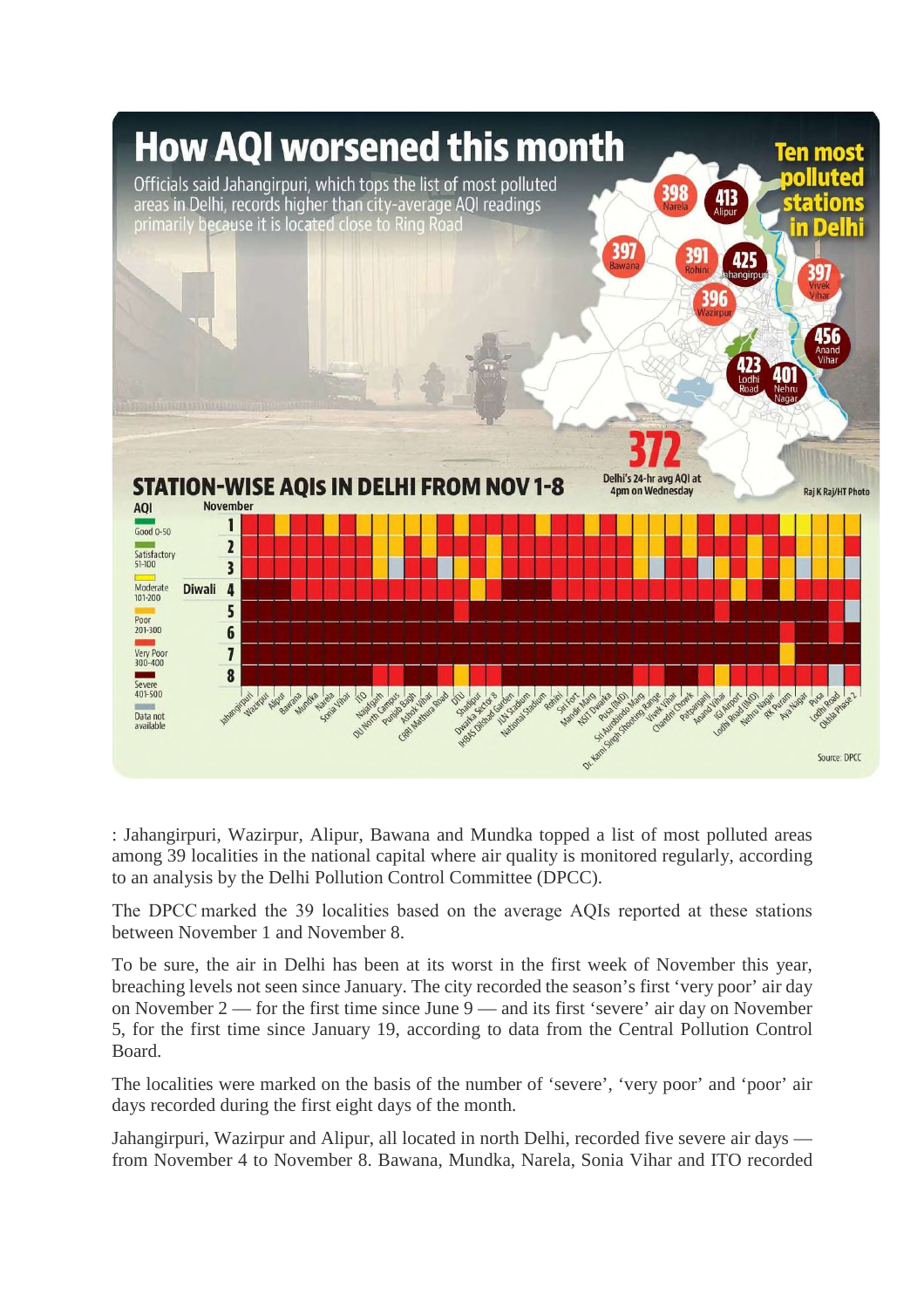four severe air days each during this period — from November 5 to November 8, the analysis shows.

After recording the cleanest October air for at least six years, Delhi's air quality quickly spiked to dangerous levels on November 1, according to DPCC.

Senior environment department officials explained that Jahangirpuri, which topped the list of the most polluted areas in the Capital, regularly records higher than city-average pollution readings primarily because of the location of the air quality monitoring station in the area. They said that open burning of garbage and biomass in nearby slum areas also add to the area's pollution levels.

Officials attributed the toxic air in Wazirpur to an industrial cluster in the area. They also added that open garbage burning was rampant in Jahangirpur and Wazirpur, and acted as the primary contributor of particulate matter levels in these two areas.

Explaining the reasons behind high pollution levels in Alipur, the officials said it was emerging as a new pollution hot spot. They said high movement of heavy trucks and other traffic around Sanjay Gandhi Transport Nagar as well as the Bhalswa landfill could be the main factors responsible for the toxic air in the area.

With air levels consistently in the severe, and nearly severe zones in Delhi, health experts have advised residents to take precautions especially during morning hours when pollutants usually are at the highest levels. Doctors have warned that long-term exposure to the toxic air can lead to several health problems to people of all age groups, including increase in blood pressure, under-development of lungs in infants, and chronic lung conditions cancers, low immunity, and depression among adults.

Environment department officials said area specific action will be taken to curb pollution across the city. "There will be area-specific action that is required to fix pollution sources in these areas and the municipal agencies have been asked to sprinkle water, settle dust and look at any sources of pollution that can be fixed immediately," a senior environment department official asking not to be named.

Anumita Roychowdhury, executive director (research and advocacy), Centre for Science and Environment (CSE), said that to tackle specific, area-wise pollution concerns, Delhi needs localised air quality management plans.

"While there is a larger plan that is in place in the form of the Graded Response Action Plan (Grap) and the Delhi government's winter action plan, we also need plans on the localised level to function simultaneously. Many of the pollution hot spots have very specific geographical or demographic make, which are unique only to that are," Roychowdhury said.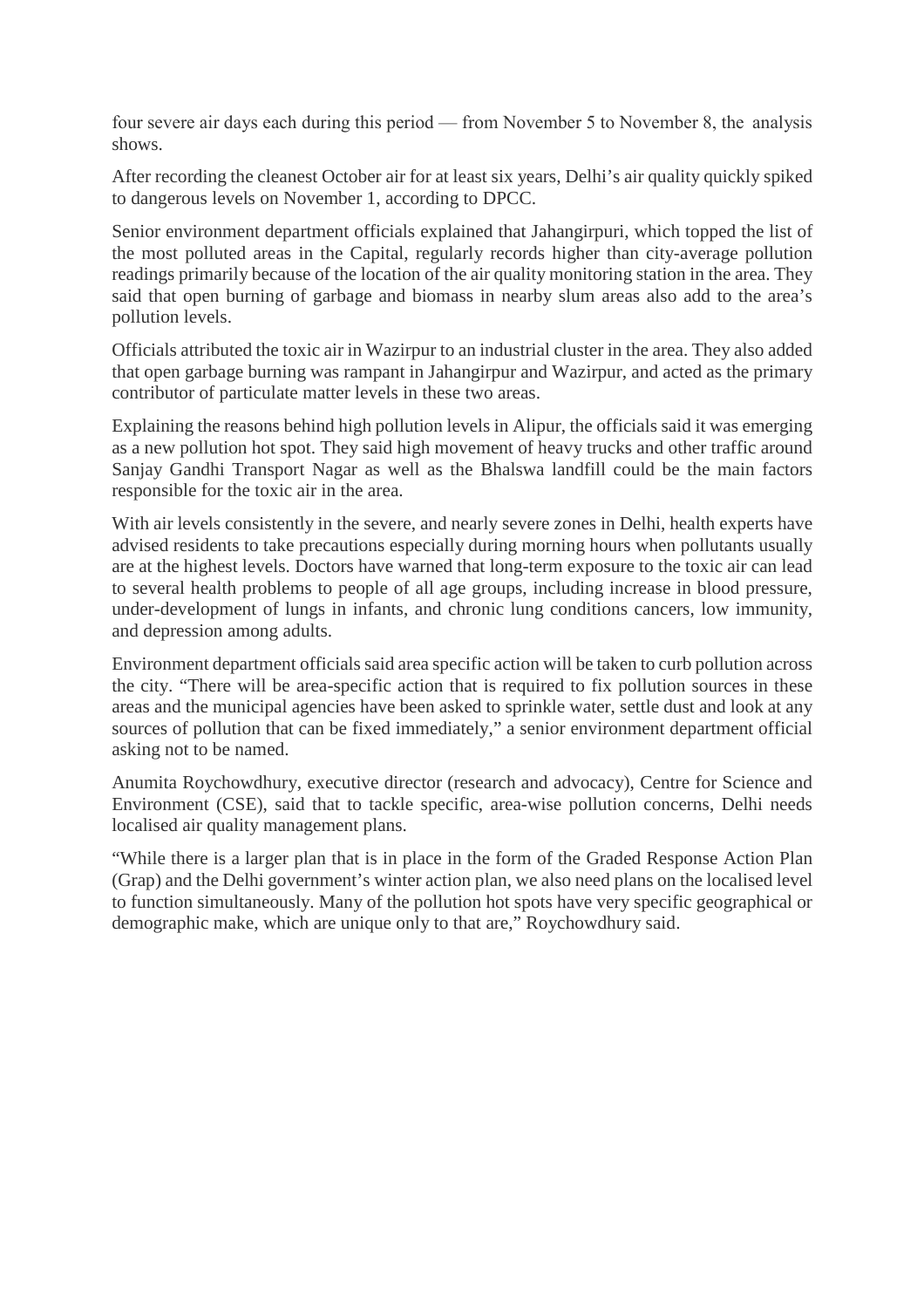## **Covid Vaccination (The Asian Age: 202111011)**

http://onlineepaper.asianage.com/articledetailpage.aspx?id=15957426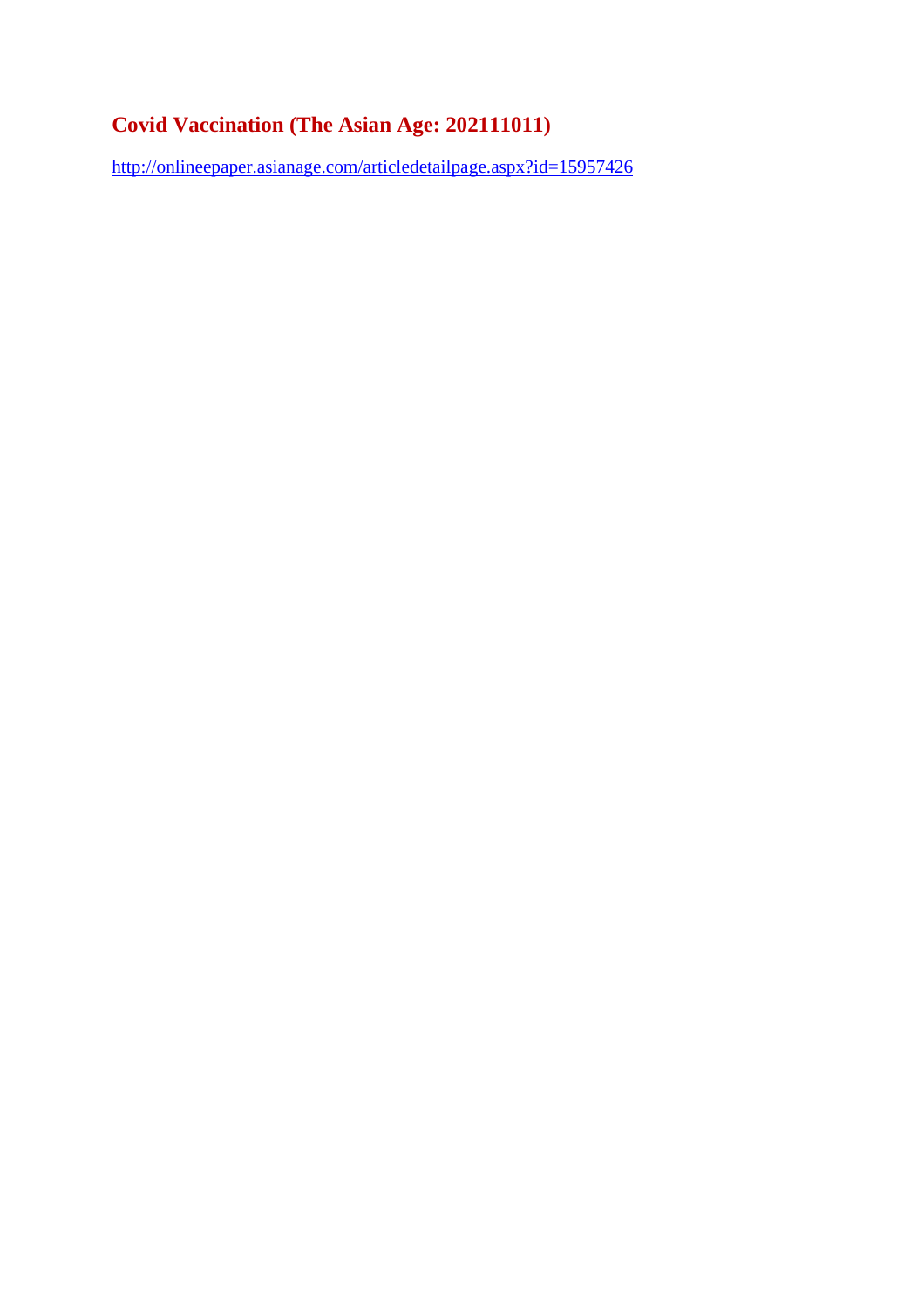

A woman wades through a waterlogged street at K.M. Garden in Purasaiwakkam, in Chennai, following heavy rain on Wednesday. PTI

# **Key Covid vaccination meet today**

Mandaviya to meet health ministers of states, UTs on 'Har Ghar Dastak'

**SANJAY KAW** NEW DELHI, NOV. 10

Union health minister Mansukh Mandaviya will hold a virtual meeting on Thursday with health<br>ministers of all states and Union Territories to take forward "Har Ghar Dastak" campaign to ensure vaccination of all adults who have not got their first dose of Covid vaccine or are overdue for their second dose. The lit-<br>eral meaning of "Har Ghar Dastak" is "a knock on every door".

The government recently launched the monthlong 'Har Ghar Dastak'<br>campaign for house-tohouse Covid-19 vaccina-<br>tion of those who are yet to take a dose and also those whose second dose is overdue.

Mr Mandaviya's meeting

is in continuation of Prime Minister Narendra Modi's November 3 interaction with district magistrates and health officials of over 45 districts across 12 states and union territories where the first dose coverage was less than 50 per cent.

Of the 90.63 crore Covid-19 vaccine doses administered so far, about 79.2 per cent is the country's adult population which has<br>received only one dose of vaccine. And, over 37 per<br>cent of India's 94 crore adult population has been administered both the vaccine doses.

The top five states which have administered the highest number of doses mber of<br>followed by<br>West  $_{\rm UP}$ are Maharashtra, Gujarat and Bengal,

Madhya Pradesh.

The ministry has also written to several states and union territories asking them to prioritise<br>administering the second dose to beneficiaries who have not got themselves inoculated with the second shot even after the<br>expiry of the prescribed interval between the two doses.

There were 11.466 Covid-19 cases reported in the last 24 hours, taking the<br>country's tally of infec-<br>tions to 3,43,88,579. The count of active cases has now declined to 1,39,683, which is the lowest in 264 days.

The death toll due to the disease has climbed to 4,61,849, with 460 fresh fatalities reported in the same time span. Of the 460 fresh fatalities, 384 are

from Kerala and 27 from Maharashtra. The south-<br>ern state of Kerala has been reconciling Covid deaths for the past few days, hence the toll of the state is high.

Out of the 4,61,849 total fatalities reported so far in the country, 1,40,430 are from Maharashtra, 38,122 from Karnataka, 36,238<br>from Tamil Nadu, 34,362 from Kerala, 25,091 from<br>Delhi, 22,903 from UP and 19,252 from West Bengal.

The daily rise in new<br>coronavirus infections infections has been below 20,000 for 33 straight days. The daily cases have also been less than 50,000 for 136 consecutive days. The tally of active cases, which has<br>declined to 1,39,683, comprises 0.41 per cent of the total infections, the lowest since March 2020.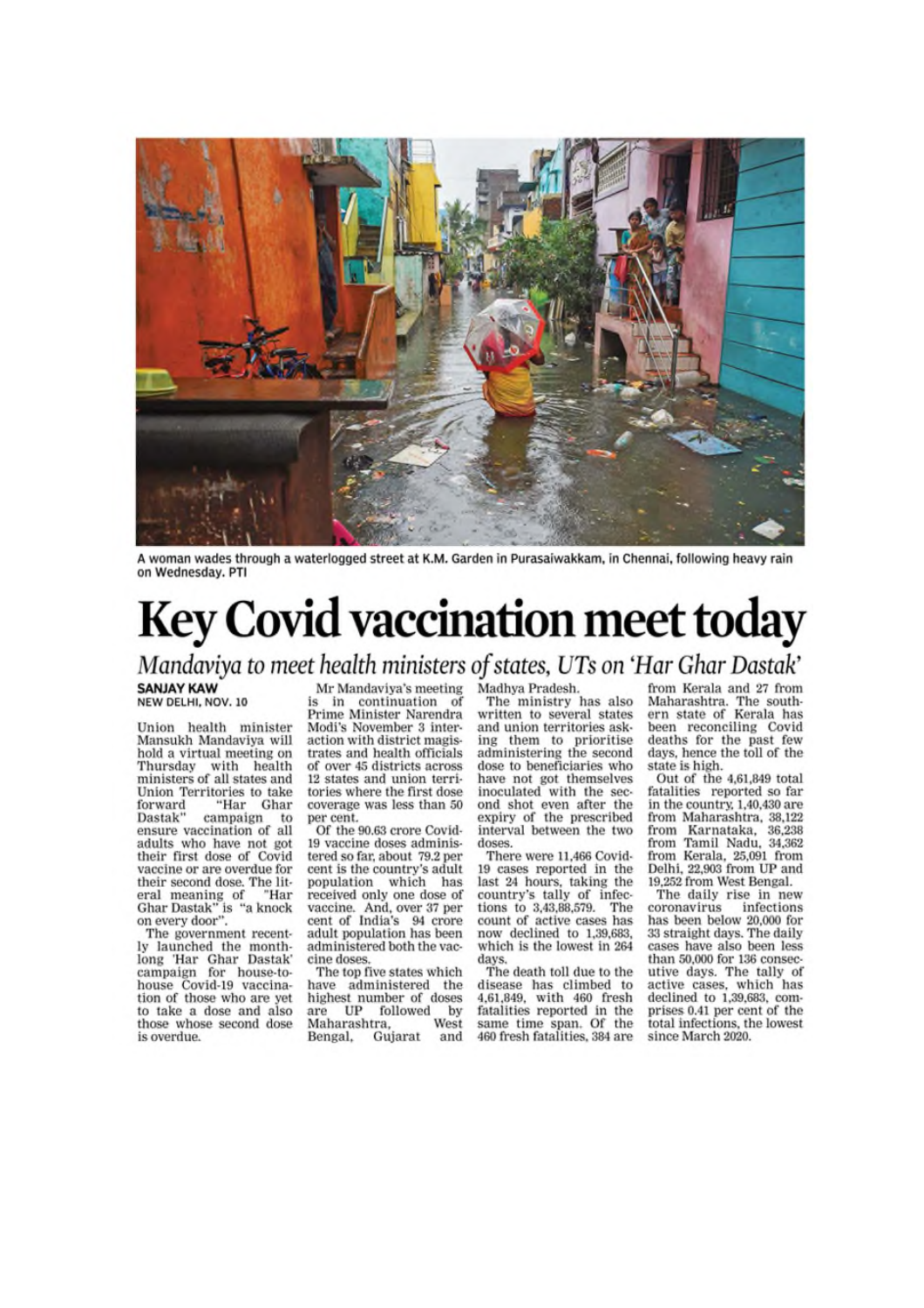#### **Medical Education (The Asian Age 202111011)**

http://onlineepaper.asianage.com/articledetailpage.aspx?id=15957445



Madhya Pradesh ponders letting IAS officers run medical colleges

at govern<br>d IPS off Madhy senior<br>/e disa fin at a itted to chief sec ary Iqbal Singh ity fears that

istiel<br>2002 who<br>(IFo)

**IEA GETS BUSY WITH NEW** outry wonks see in the recent<br>to diplomatic postings as a pr<br>to retirement of foreign secr<br>ringla early next year. At this<br>is not clear whether Mr Shr

hare a babu experience! Foll<br>dilipthecherian@Twitter.co<br>Let's multiply the effi al Follo

#### Skin Care (The Asian Age 202111011)

http://onlineepaper.asianage.com/articledetailpage.aspx?id=15956340

**Effects of Many skincare actives are**<br> **Effects of Many skincare actives are**<br>
in anti-aging agent. "Using<br>
Skincare with say an anti-aging agent. "Using<br>
Skincare with say an anti-aging product<br>
this say, an anti-aging p

SKINCARE ACTIVES LIKE RETINOL, VITAMIN C, AND AHAS/BHAS HAVE<br>BECOME THE 'GO-TO' CHOICE FOR QUICK SKIN FIXES, BUT THEY CAN CAUSE<br>LONG-TERM SKIN DAMAGE.<br>- DR. SHILPI BEHL, *Clinical Cosmetologist & Facial Aesthetics Speciali* 

**Proposition Scheme and Scheme II and Scheme and Scheme and Scheme and Scheme and Scheme and Scheme actives are regime and match choices."<br>
The and-match choices."<br>
The actives used in skinner actives are regime are prefe** 

- Actives used in skincare con-
- 
- Actives used in skin<br>care contains a concentration of main conduction of main and BHA, which, if<br>not used correctly value of the skin. over time, can affect the PH value of the skin<br>can be<br>come sensitive to such that the aging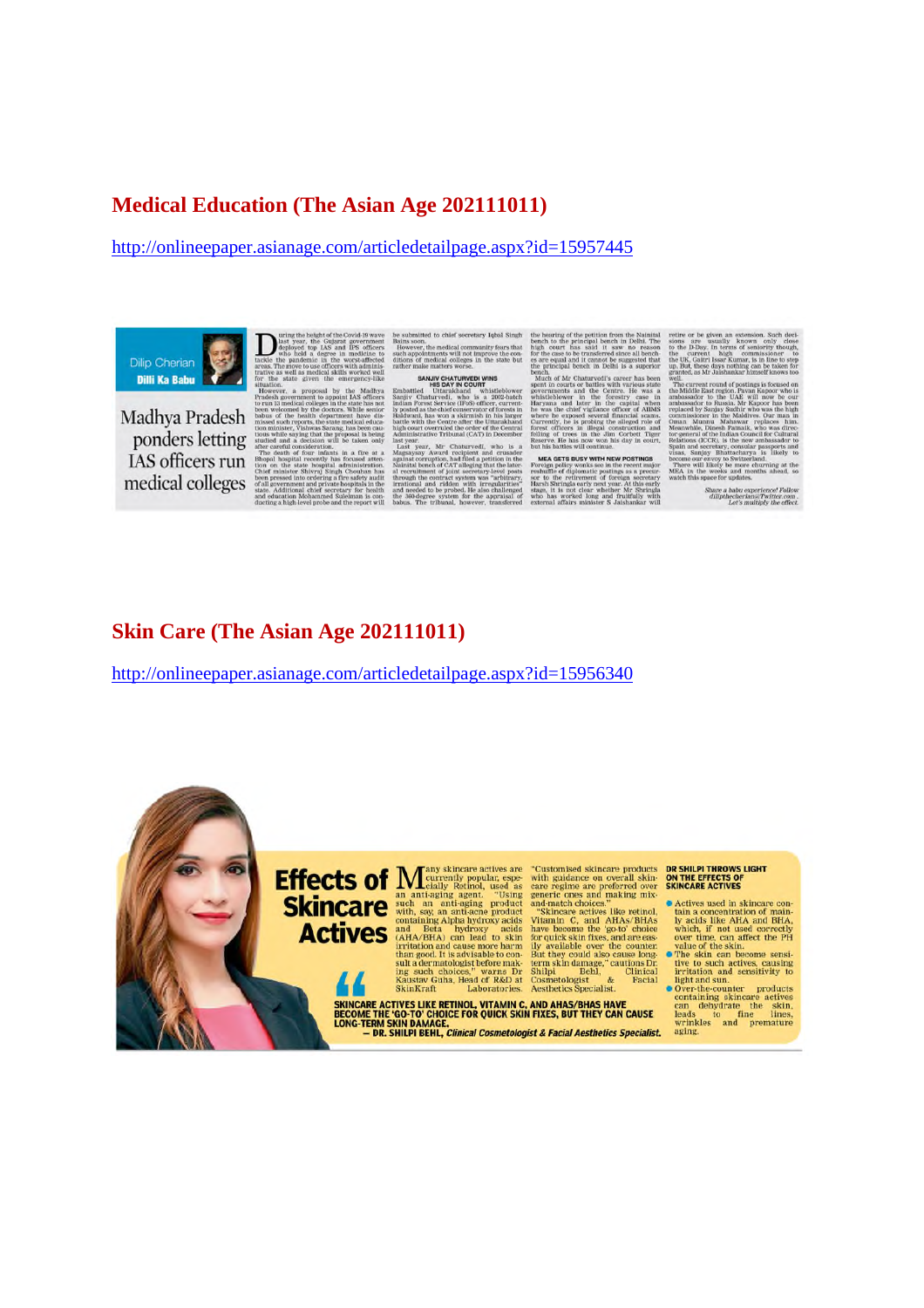#### **Diabetes management**

#### **Diabetes management: Nutritionist busts five common myths (The Indian express: 202111011)**

https://indianexpress.com/article/lifestyle/health/nutritionist-busts-common-diabetes-mythsmanagement-diet-fitness-7571227/

"Don't fall for these myths! Talk to your nutritionist or doctor if you have any concerns about your risk of diabetes," said Lovneet Batra

Here's how to better manage diabetes. (Source: Getty Images/Thinkstock)

Diabetes, a chronic metabolic condition that is characterised by high blood-sugar levels, affects around 422 million people worldwide, according to the World Health Organisation. However, despite being a common condition today, diabetes continues to have various myths associated with it.

From eating certain foods to avoiding many others, people tend to mismanage the disease a lot of times due to lack of awareness. As such, here is nutritionist Lovneet Batra busting some common myths.

"Diabetes is so common, yet there are still many misconceptions about its causes, treatments and how living with diabetes affects your everyday routine. Bust the myths, and you're on your way to better management of the disease," she said.

#### **Childhood cancer in India**

#### **Childhood cancer in India: From symptoms to role of nutrition, all you need to know(The Indian express: 202111011)**

Approximately 50,000 children are diagnosed with cancer every year in India; that's about one child every 11 minutes

80 per cent of children abandon treatment due to financial constraints, alternative medicine or the misinformation that cancer is incurable. (File photo)

Cancer is one of the most dreaded diseases, with millions of people succumbing to it every year worldwide. But, the diagnosis becomes much more worrying when the patient is a child. In a grave prediction, the Lancet Oncology Commission in 2020 estimated that in the next 30 years, around 13.7 million children will be diagnosed with cancer and a staggering 11.1 million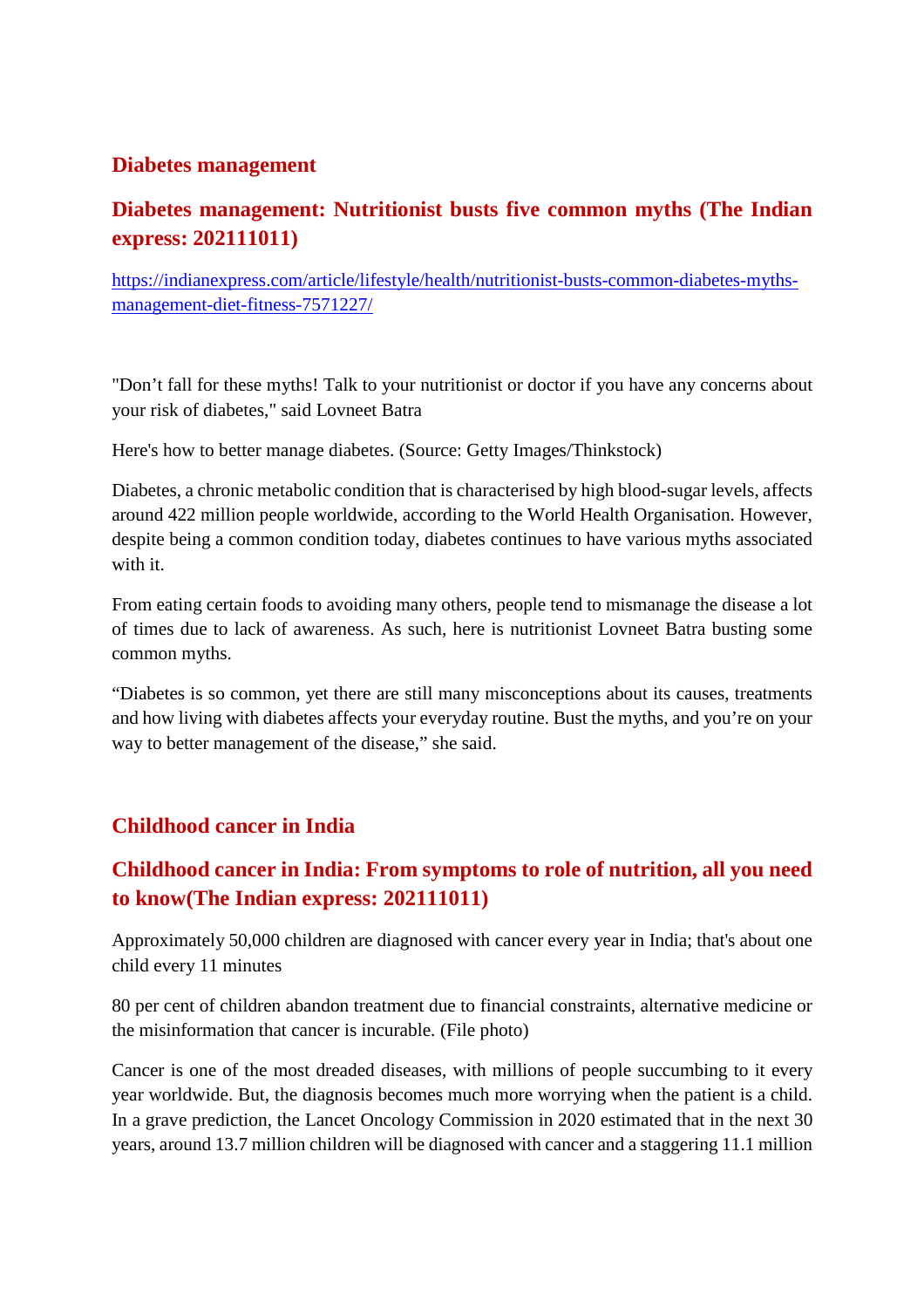children would succumb to it if adequate attention to health care services and cancer treatment is not paid.

What makes this prediction much more worrying is that over 9 million deaths will take place in low and middle-income countries like India. Delayed diagnosis and inaccessibility to holistic and supportive care are the key reasons. Moreover, according to the research, 80 per cent of children abandon treatment due to financial constraints, alternative medicine, or misinformation that cancer is incurable.

#### Childhood cancer in India

Approximately 50,000 children are diagnosed with cancer every year in India; that's about one child every 11 minutes. Dr Sukriti Gupta, consultant, paediatric hemato oncology, Action Cancer Hospital said, "Childhood cancer accounts for around 2-4 per cent of overall cancer in Indian population." In countries like India, only an estimated 15-45 per cent of children are cured of cancer as compared to more than 80 per cent in high-income countries.

ALSO READ |Childhood obesity is a more serious concern than coronavirus, says Dr Chris van Tulleken

"Major problem lies in the access to proper diagnostic and treatment facilities. There is a huge discrepancy in detection as well as treatment. At least in all childhood blood cancers, the cure rate is in excess of 80-90 per cent in developed countries. Whereas in India, the treatment despite being curable, is not affordable for the majority of children. Very few patients take the entire treatment, and this is the major reason for the lower cure rat," Dr Sarita Rani Jaiswal, consultant, department of bone marrow transplantation and hematology, Dharamshila Narayana Superspeciality Hospital said.

Possible signs and symptoms of cancer in children

Listing a few common symptoms of childhood cancer, Dr Gupta said, "The initial symptoms may include fever, progressive drop in haemoglobin, petechial rashes etc."

"An ongoing pain in one area of the body or bone with or without unusual lump or swelling especially in the abdomen, neck, chest, pelvis, or armpits, easy bruising or bleeding or sudden vision changes can also be the presenting symptoms," Dr Jaiswal added.

#### Childhood cancer

The most common among childhood cancers are blood cancers. (Source: Getty Images/Thinkstock)

To lower the risk, Dr Gupta emphasised the need for early detection of cancer. "Parents should seek medical care even when minor symptoms occur or any unusual symptom presents. These apparent symptoms may include pallor in child, any unusual swelling, rashes, loss of appetite or weight loss etc."

Most prevalent childhood cancers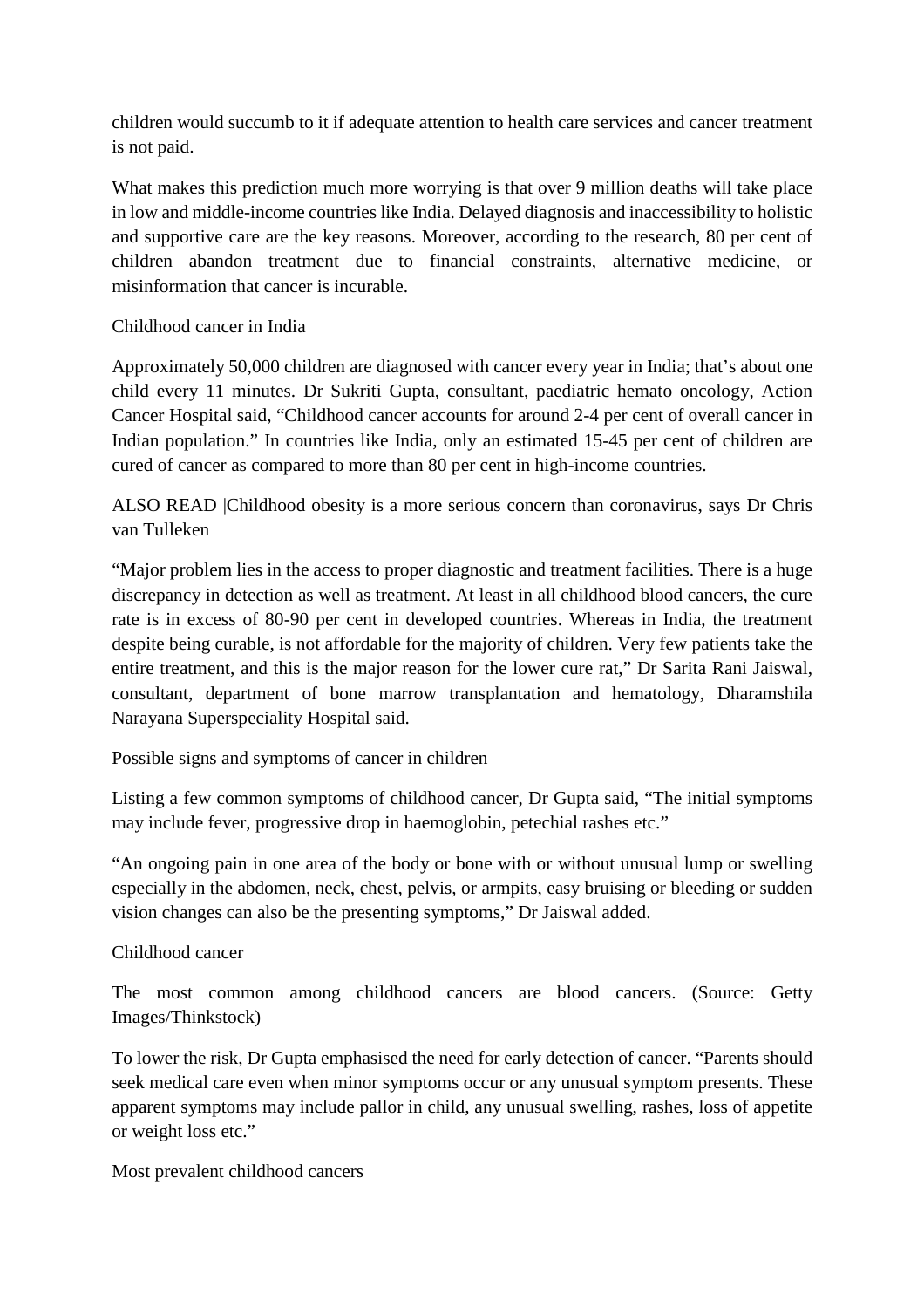"Most common amongst childhood cancers are blood cancers. Among them acute lymphoblastic leukaemia (ALL) is most common, followed by high-grade lymphoma and myeloid leukaemia, which can be found in certain circumstances with specific genetic abnormalities," Dr Jaiswal said.

Dr Niti Raizada, Director, Medical Oncology and Hemato-Oncology, Fortis Hospitals, Bangalore explained that the type of cancer depends largely on age and history. "In infants or children who are less than a year old, neuroblastoma happens to be one of the most common cancers. In children who are between the age of one and four, leukaemias are very common. Other solid cancers include bone cancer, eye cancer, liver cancer and kidney cancers. The age group in which cancers are most common is when the child is growing up. Between 9 to 16 years of age, bone cancers are very common."

Childhood cancer and role of nutrition

Experts have pointed out that proper nutrition "helps a child to tolerate chemotherapy and its effects while malnutrition can pose additional risks as it adds more to the weakness".

As per the Indian Journal of Cancer, 40 per cent of children with cancer in India are already malnourished at diagnosis. It, further, highlights that "children with cancer are at a high risk of becoming malnourished even if they may be well-nourished at the time of diagnosis".

Therefore, it becomes significant to address nutrition in children for better outcomes during cancer treatment. And bridging this gap between cancer treatment and nutrition, with a focus on underprivileged children, is the Mumbai-based non-profit organisation, Cuddles Foundation.

nutrition

It is significant to address nutrition in children for better outcomes during cancer treatment. (Source: Pixabay)

"This is done through formal partnerships with government and charitable cancer hospitals. Currently covering 35 hospitals in 12 states around India, we are strategically present at key nodes of India's vast geography," Purnota Dutta Bahl, founder and CEO, Cuddles Foundation told indianexpress.com.

The Foundation's FoodHeals program is currently covering 35 government and charity cancer hospitals in 12 states around India. It is active in hospitals like Tata Memorial Hospital (Mumbai), Sher-i-Kashmir Institute of Medical Sciences (Srinagar), AIIMS (Delhi), Christian Medical College (Vellore), NRS Hospital (Kolkata), Dr B Baruah Cancer Institute (Guwahati), amongst others.

During the Covid-19 pandemic, the foundation provided nutrition counselling to more than 6,000 patients. "We found that despite therapies like chemotherapy and radiation, 80 per cent of patients improved or maintained their nutritional status. Also, 94 per cent of patients we counselled returned for a second visit or continued treatment," Bahl said.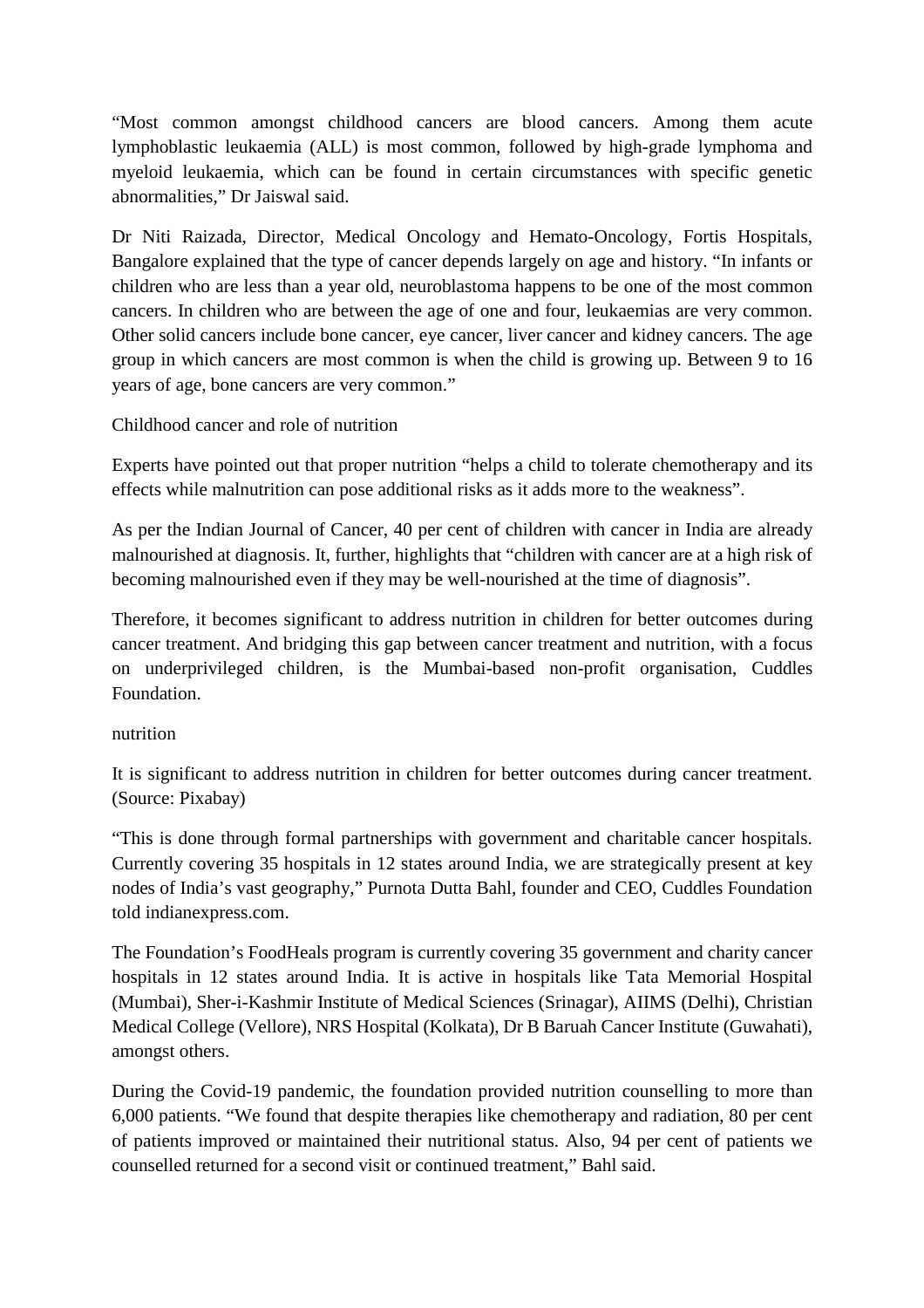She added that "the average BMI z-score between first and last visits improved by 16 per cent, indicating an overall improvement in health".

According to Dr Jaiswal, the way to lower the risk of childhood leukaemia, if it is not genetically predisposed, is to allow normal growth and development of the child in the natural environment. "If the child mingles around with other children, he/she will be able to build strong immunity and will be less susceptible to develop either cancer or allergy. So, apart from the nutrition, it's very important to have a normal environment for the growth of the child which has been severely compromised in the past few years due to pain Covid 19 pandemic."

Bahl added, "Unless we invest and strategically collaborate to ensure that children have access to timely diagnosis, holistic and supportive care including nutrition through their treatment, and support families so they can complete their child's treatment, we won't be able to improve our cure rates."

For more lifestyle news, follow us on Instagram | Twitter | Facebook and don't miss out on the latest updates

 $\bigotimes$  The above article is for information purposes only and is not intended to be a substitute for professional medical advice. Always seek the guidance of your doctor or other qualified health professional for any questions you may have regarding your health or a medical condition.

#### **Coronavirus**

#### **कोरोना कवजह सेमरीजमेन ोक का खतरा बढ़ा (Hindustan:2021011011)**

मस्तिष्क को तनाव से दर रखें

अपने मस्तिष्क को तनाव से दर रखें। नई प्रक्रिया अपने दिमाग के अंदर बनाएं और जो हो चुका है उसको भल कर आगे बढ़ें। शरीर को पूरी नींद दें और सामाजिक गतिविधियों में खुद को सक्रिय रखें ताकि आपके मस्तिष्क की सक्रियता भी बढ़ती रहे। जिन लोगों को ब्रेन स्ट्रोक हुआ है उन लोगों के लिए सबसे जरूरी है कि वह अपने न्यूरो डॉक्टर से दवाइयां सुचारु रूप से चालू रखें। प्रदूषण से दूर रहें। धूम्रपान न करें।

- डॉक्टर पद्मा, प्रमुख, न्यूरो विभाग, एम्स

इनसेबढ़ सकता हैखतरा

```
●उच्च रक्तचाप ●वायु प्रदुषण ●मोटापा ●धूम्रपान ●गलत खानपान ●पर्याप्त नींद न लेना ●मोबाइल, कम्प्युटर का हद से अधिक इस्तेमाल
```
नई िदली | वरसंवाददाता